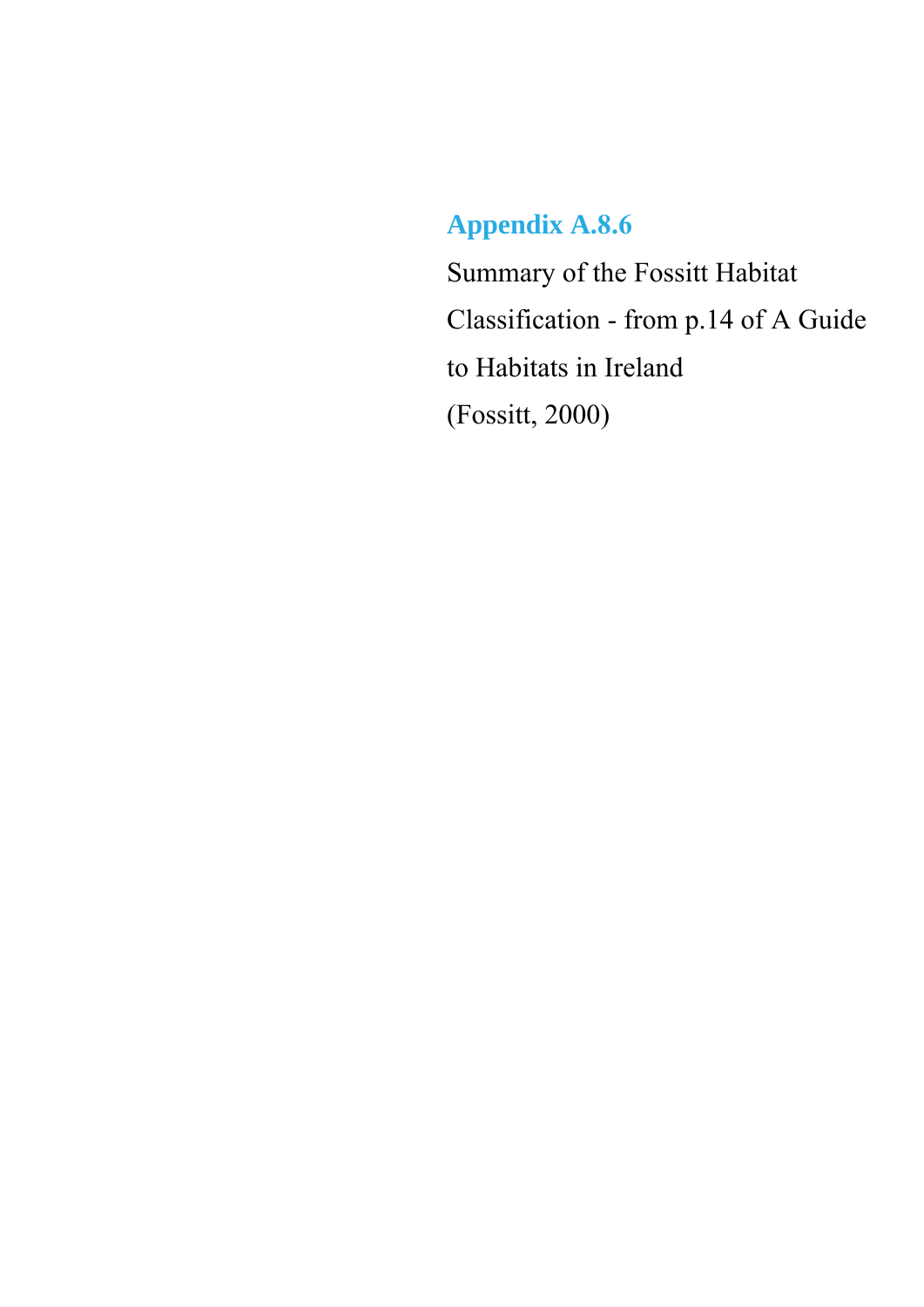## **A.8.6**